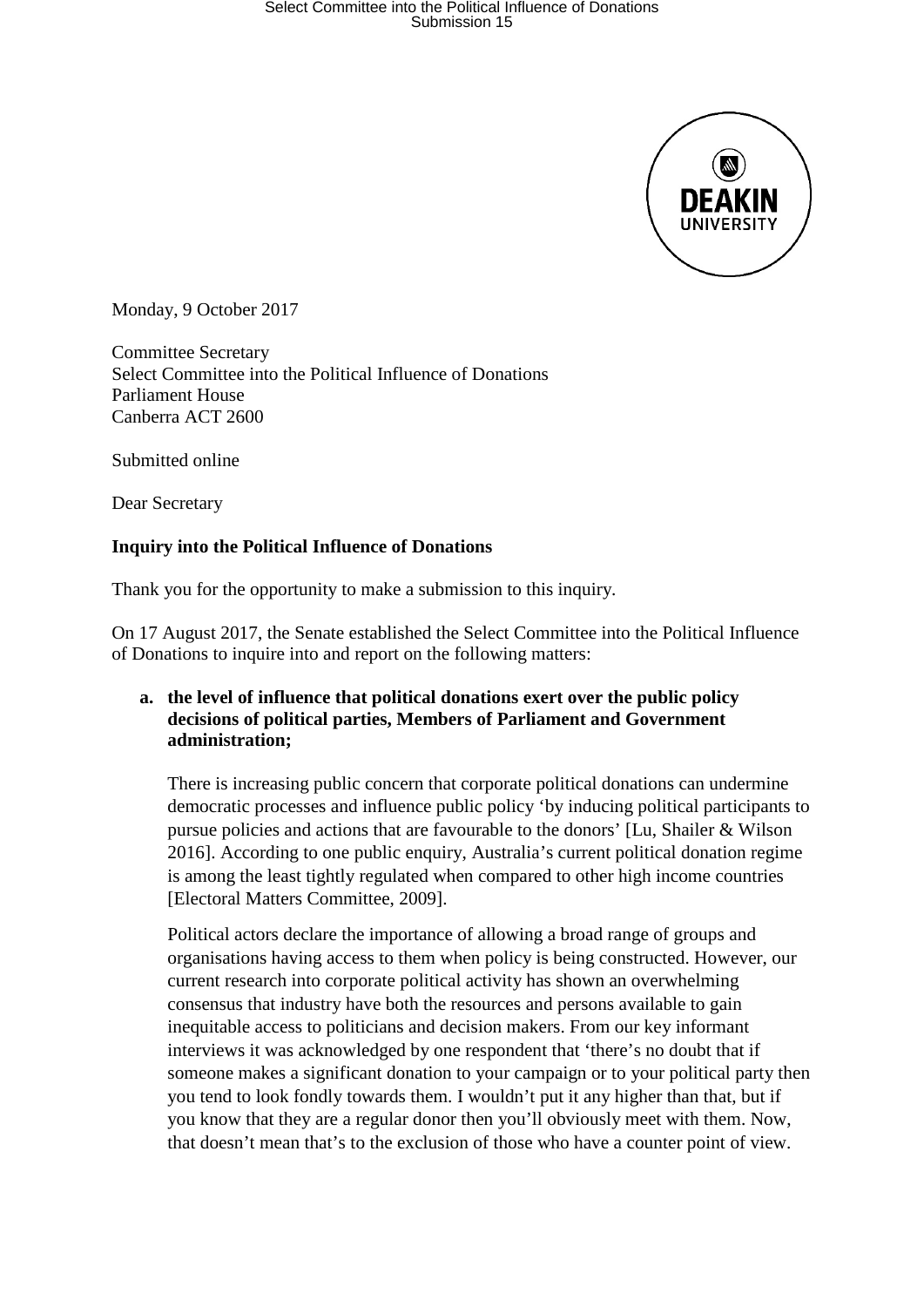The real politics of it is that if there's someone who can cause you pain and maybe even cause you to lose an election, you keep them close' *Ex-politician*.

Funding campaigns by MPs is necessary in the current electoral structure, but, 'it's very difficult because the way it's structured at the moment MPs have got to fund campaigns and you've got to find your donations wherever you think you can legitimately and decently do that. But it's very hard to know where to actually draw the line. I mean personally I suppose, on balance, I would prefer to see no industry of any kind funding for election campaigns in a way because I think it has the potential … it has the potential to distort, but I can't give you specific examples of that' e*xpolitician.*

One way of eliminating both the time spent and the risks associated with political donations is to increase public funding.

### **b. the motivations and reasons why entities give donations to political parties and political candidates;**

We have a particular concern for donations from dangerous consumptions industries, such as tobacco, alcohol and gambling, and their influence on the development of public health policies. One key informant spoke about the timing of political donations, 'so we saw the New South Wales clubs, the registered clubs' movement, clubs New South Wales donate a large amount of money… and that was at a time when he and the then opposition were formulating their attitudes towards pokie machine reforms like mandatory pre-commitment'. *Journalist*

These industries promote their economic interests at the expense of population health and wellbeing [Mialon et al., 2016]. According to Leong et al. [2013] donations could be used to win subsidies or contracts, influence legislation, or otherwise affect decision-making. One recent analysis showed that delays by government in implementing alcohol warning labels was likely due in large part to alcohol industry lobbying [Mathews, Thorn & Giorgi, 2013].

Industry's driving motivation is to influence the political process in order to improve profits [Aggarwal, Meschke & Wang, 2012], and political donations are effective at influencing government policy that assist this goal [Industry Insights www.industryinsight.info; Smith, Savell & Gilmore, 2013]. As a consequence of influence, public policy does not always reflect the best evidence-based practice. Interventions known *not* to work (e.g. non-evidence-based and poorly funded education, or personal responsibility themes) come into effect, and interventions that are evidence-based (e.g. advertising restrictions, price increases, availability restrictions) are not implemented [Caswell & Thamarangsi, 2009].

### **c. the use of shell companies, trusts and other vehicles to obscure the original source of political donations;**

The political donations laws need to be tightened to avoid exploitation of loop holes. 'Publicly they've got to disclose any political donations, but they will disguise that as hard as they can. So, you might find the AHA makes a donation… but they can also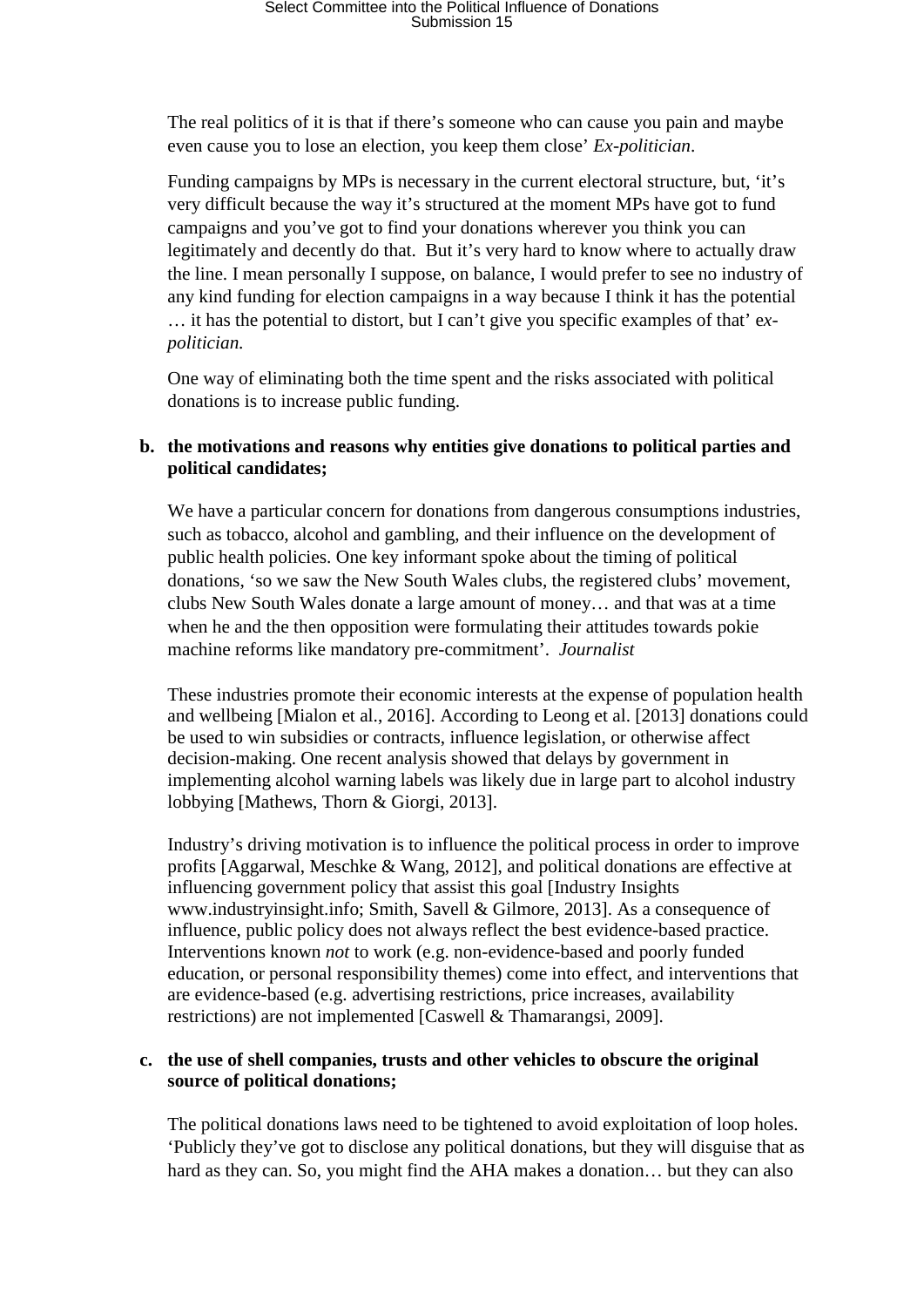## Select Committee into the Political Influence of Donations Submission 15

send 85% of that to various hotels who also make a donation without reference to the AHA, but with them pulling the strings. The AHA sending a cheque and forwarding it on, although I can't say that's the case but some of the hotels were making donations that were staggering' *ex-politician*.

#### **d. how to improve the integrity of political decision-making through our political donations regime and the public funding of elections:**

1. Allow donations only from those who are on the electoral roll/individuals

2. Cap donations at A\$1,000.00 per donor per year

3. Real time, easily publically accessible disclosure of all political donations with persistent archiving of donation records.

- 4. Compulsory spending limits on all political parties
- 5. Increase in public funding of elections
- 6. Ban on all 'hazardous' contributions
- 7. Public incentives for individual public contributions
- 8. Easily, publically accessible disclosure of political spending
- 9. Banning associated entities
- 10. Strong, independent enforcement agency

11. Corporations, trade unions and other groups be required to publicize in their annual reports to shareholders and members the amounts contributed to parties, candidates and other political purposes.

#### **e. Any other related matters.**

On 15 October 2015, the Senate referred an inquiry into political donations to the Joint Standing Committee on Electoral Matters. There was no government response to this report and recommendations. Accordingly, the Committee wrote to the Special Minister of State to seek a Government Response on the 2011 report. This inquiry lapsed when the Joint Standing Committee on Electoral Matters ceased to exist at the dissolution of the Senate and the House of Representatives on Monday 9 May 2016. I refer you to the following Australian government publications (Schott, Tink & Watkins 2014; Australian Government 2008)

We would hope that this time there would be serious consideration of the inquiries recommendations and that there would be changes made to the current Australian laze faire political donations laws.

We have also submitted a presentation that was presented to the World Congress on Public Health in 2017 on corporate political activity as well as some relevant academic papers.

Yours sincerely

Professor Peter Miller On behalf of the Centre for Drug, Alcohol and Addiction Research (CEDAAR) Deakin University